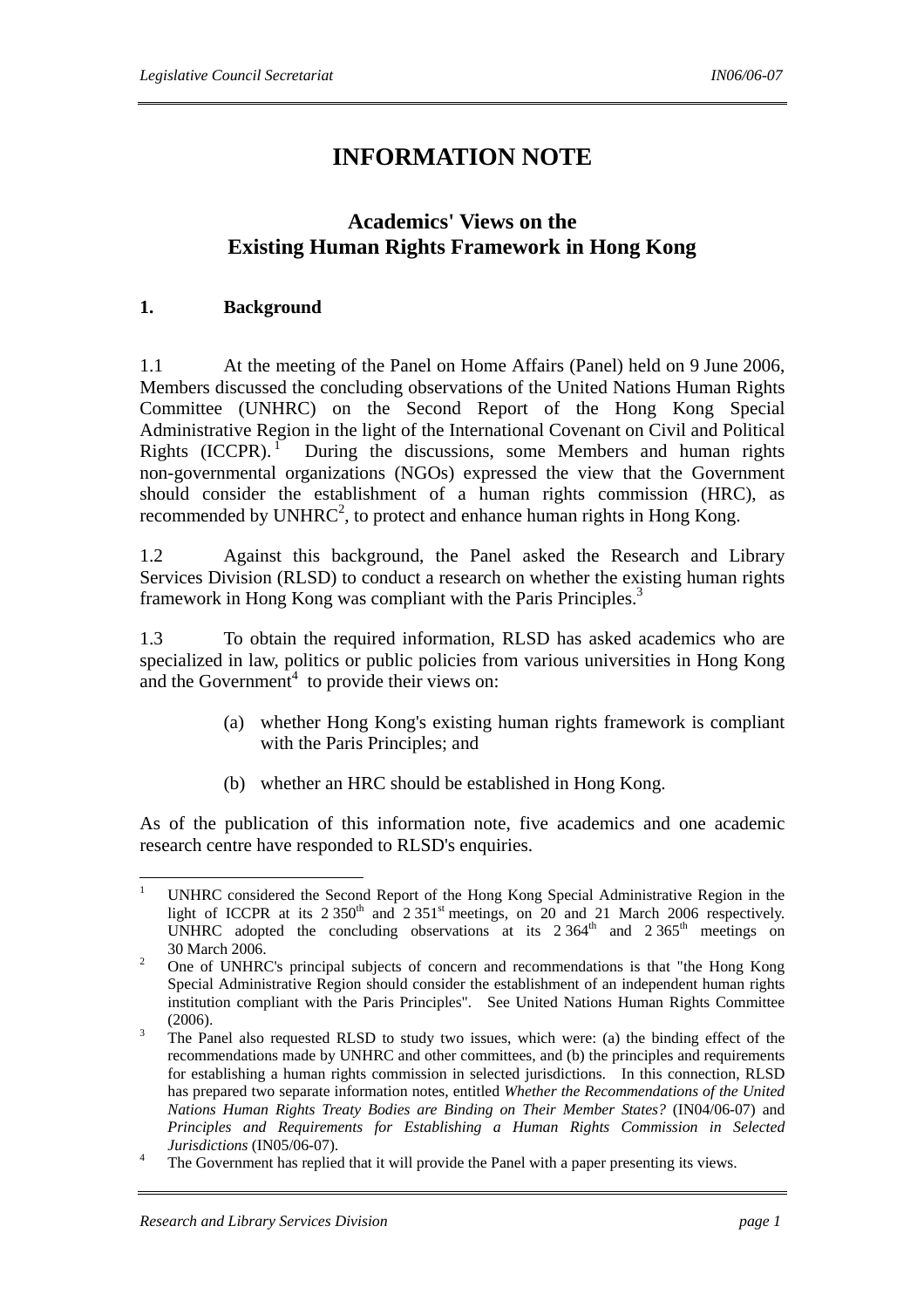# **2. Human rights framework in Hong Kong**

2.1 According to the Government, Hong Kong's current human rights framework, underpinned as it is by the rule of law, an independent judiciary, a comprehensive legal aid system, three human rights institutions, namely the Equal Opportunities Commission (EOC), the Office of the Ombudsman (Ombudsman) and the Office of the Privacy Commissioner for Personal Data (PCPD), and a free and vigilant media corps, provides sufficient protection and support for human rights in Hong Kong. Therefore, the Government has not established any HRC.

2.2 To provide further protection for human rights, the Government has established the Complaints Against Police Office (CAPO) for investigating complaints about the conduct and behaviour of members of the police force and the Independent Commission Against Corruption Complaints Committee for monitoring and reviewing the handling by the Independent Commission Against Corruption (ICAC) of non-criminal complaints against ICAC and officers of ICAC.

2.3 In addition, the Government has set up a number of committees such as the Human Rights Education Sub-committee under the Committee on the Promotion of Civic Education (CPCE) to promote public understanding of the Bills of Rights Ordinance and the various international human rights treaties. There is also a human rights forum which allows the Government to hold discussions with NGOs on substantive human rights issues. According to the Government, the Basic Law Promotion Steering Committee also serves to promote public understanding of the Basic Law, which provides the constitutional guarantees for human rights.<sup>5</sup>

# **3. Academics' views on the existing human rights framework in Hong Kong<sup>6</sup>**

# Views of Raj Kumar and Michael Davis

*Views on whether Hong Kong's existing human rights framework is compliant with the Paris Principles* 

3.1 • According to Raj Kumar and Michael Davis,<sup>7</sup> Hong Kong's existing human rights framework is not in compliant with the Paris Principles. Both academics consider that although Hong Kong has EOC, the Ombudsman and PCPD which are engaged in protecting and promoting some aspects of human rights, these institutions are not best suited to provide a holistic approach to the protection and promotion of human rights, as envisaged in the Paris Principles.

 5 See The Government of the Hong Kong Special Administrative Region (2005).

<sup>6</sup> The sequence of presentation of the views expressed by academics is based on the chronological order of reply.

Raj Kumar is an assistant professor at the School of Law of the City University of Hong Kong and Michael Davis is a professor of law at the Department of Government and Public Administration of the Chinese University of Hong Kong. They have jointly responded to RLSD's enquiries.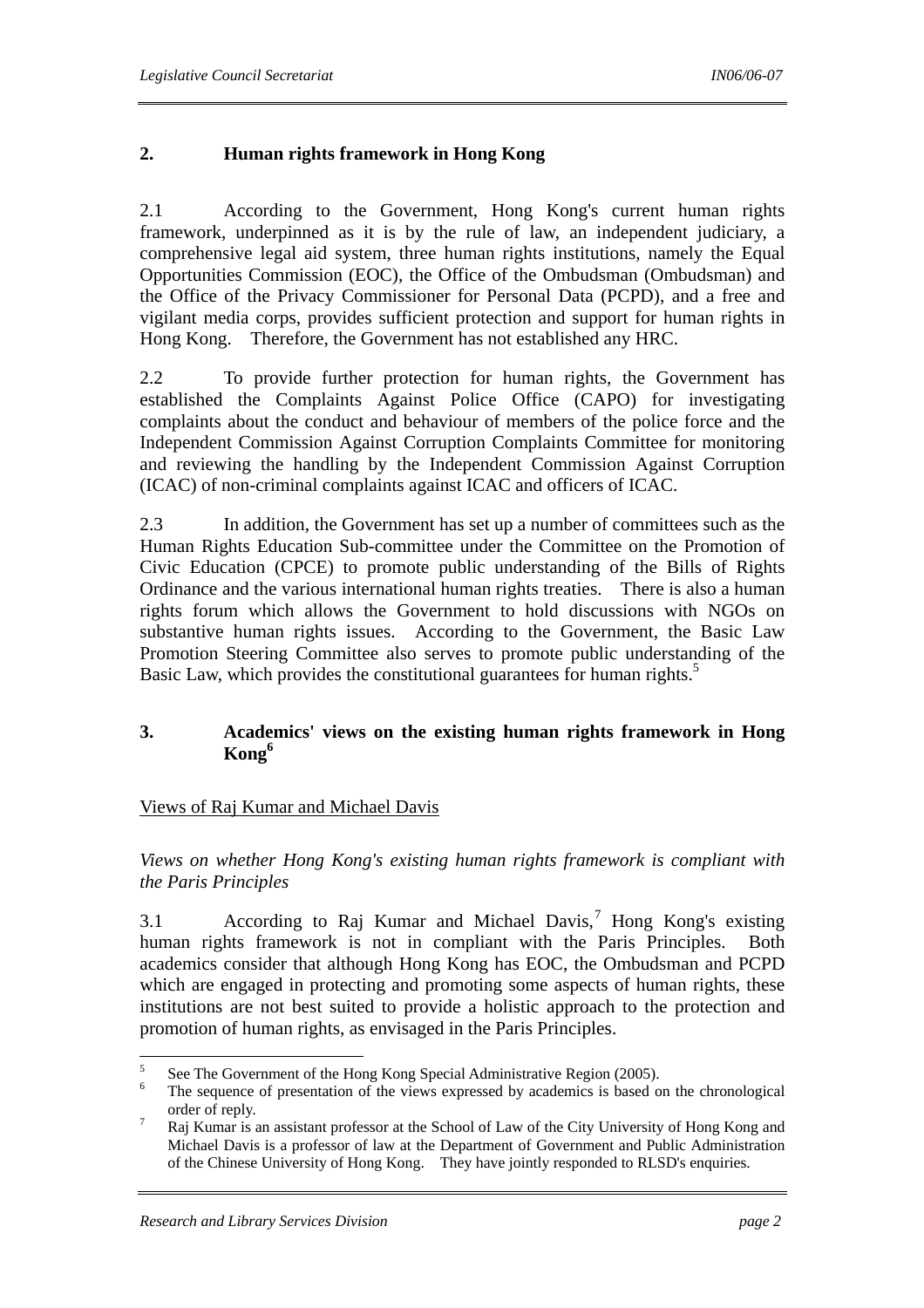3.2 The Paris Principles set out the approach and understanding of the institutionalization of human rights. They also provide guidelines on how HRCs can achieve the goals of protecting and promoting human rights. $\delta$  The Paris Principles require that HRCs have "as broad a mandate as possible"<sup>9</sup> and such mandate has either constitutional or legislative validity. However, in the context of Hong Kong, both academics consider that the mandate given to the existing institutions is fairly limited and the powers exercised are narrow.

3.3 The Paris Principles, in its section on HRCs' competence and responsibilities, suggest that HRCs should be given sufficient scope to evolve according to socio-legal and political circumstances, and to include those functions that they deem appropriate. It is hoped that jurisdictions would evolve a broader approach to institutional protection of human rights. In the section on the composition and guarantees of independence and pluralism, the Paris Principles emphasize the need for the implementation of measures to ensure HRCs' functional autonomy and operational independence.

3.4 Raj Kumar and Michael Davis state that the functional autonomy and operational independence of existing human rights institutions in Hong Kong are neither protected through the legal structure in Hong Kong nor in practice. Such institutions have been subject to different types of criticism. This is of particular concern when other public institutions, including the judiciary and, to a certain extent, the administrative procedure of grievance redress within government departments, may not always be able to afford "guarantees of independence and pluralism".

3.5 The Paris Principles specify that one of the main functions of an HRC in a member state should "promote and ensure the harmonization of national legislation regulations and practices with the international human rights instruments to which the State is a party, and their effective implementation".<sup>10</sup> This is an important principle as it refers to the compatibility of international human rights law and national legislation.

3.6 The Paris Principles also aim at ensuring that governments take efforts to ratify international human rights treaties. In the context of Hong Kong, according to both academics, since the existing human rights institutions have limited mandate and have not had the powers to handle human rights violations, including civil, political, economic, social and cultural rights, they have not been able to perform these responsibilities effectively.

 8 The Paris Principles are the first systematic effort to enumerate the role and functions of HRCs. For details, please refer to the information note entitled *Principles and Requirements for Establishing a Human Rights Commission in Selected Jurisdictions (IN05/06-07).* 

<sup>&</sup>lt;sup>9</sup> See Office of the High Commissioner for Human Rights (1993).<br><sup>10</sup> See Office of the High Commissioner for Human Rights (1993).

See Office of the High Commissioner for Human Rights (1993).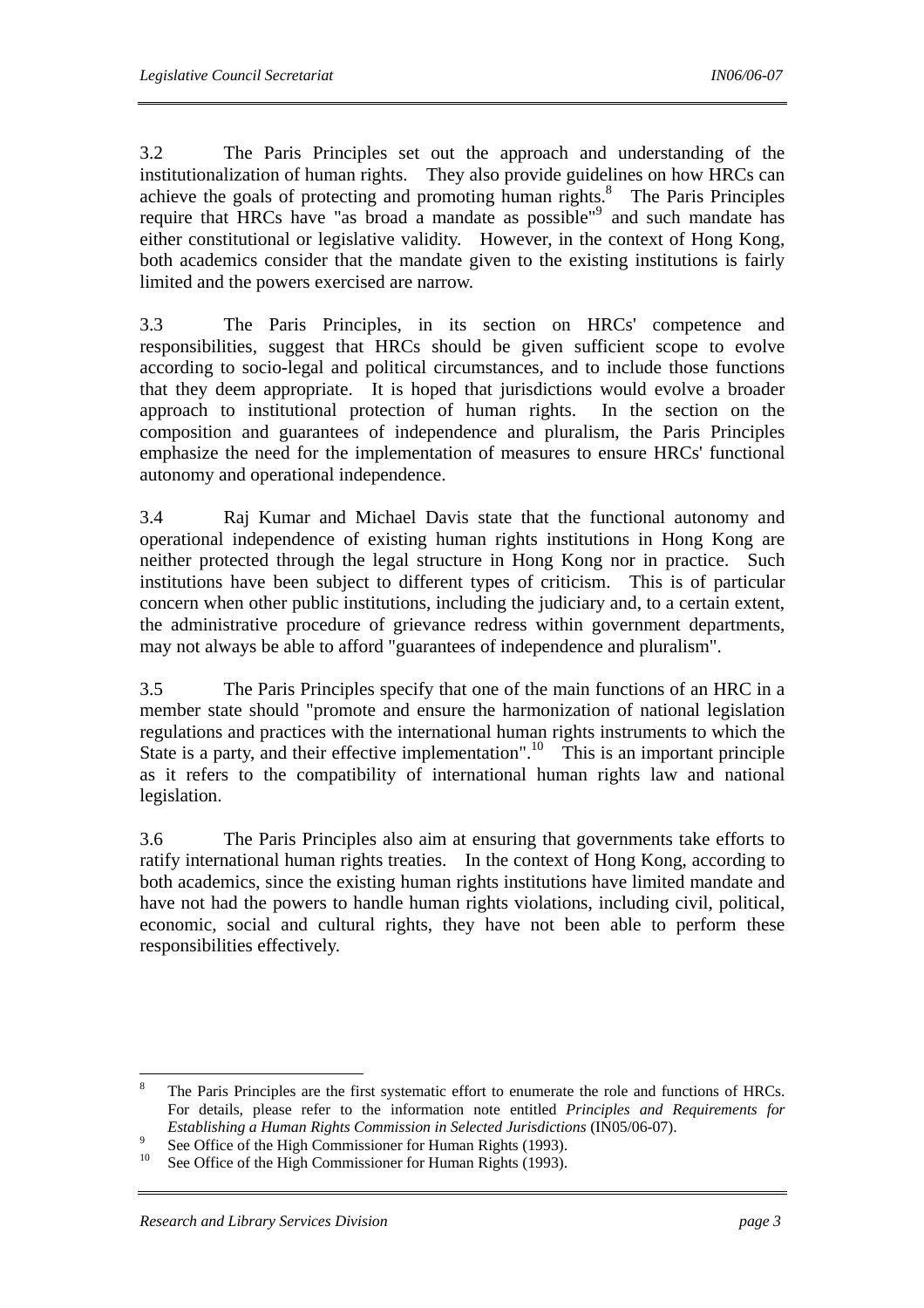3.7 Raj Kumar and Michael Davis state that member states ought to establish HRCs to assist in setting standards in the area of human rights, ratifying international human rights treaties, and promoting domestic law reform to elevate the status of international human rights treaties within the domestic law. These are important aspects of good governance mechanisms in human rights matters. However, both academics consider that the existing human rights institutions in Hong Kong do not perform these responsibilities in an effective manner.

#### *Views on whether a human rights commission should be established in Hong Kong*

3.8 Raj Kumar and Michael Davis emphasize that an independent HRC should be established in Hong Kong as soon as possible. The institutional approach to handling human rights issues has proven to be one of the most commonly developed strategies to facilitate domestic protection and promotion of human rights. Hong Kong needs an independent HRC which should specifically be mandated to investigate allegations of human rights violations that come before it or those cases in which it decides to take suo motu<sup> $\overline{1}$ </sup> jurisdiction. According to both academics, the need for creating an independent HRC is demonstrated by the fact that human rights issues have once again come to the forefront of political discourse in Hong Kong in view of controversies surrounding the Article 23 legislation and other matters in 2003. For example, various interest groups had to engage with the Government for several months in vain to convince it of the need for examining the Article 23 legislation due to its negative impact on human rights and civil liberties.

3.9 In addition to the aforementioned justifications for the creation of an independent HRC in Hong Kong, both academics point out that an independent HRC in Hong Kong can help provide direction to the human rights discourse in its dialogue with the Government. According to Raj Kumar and Michael Davis, the perceived governmental apathy relating to human rights issues can, to a large extent, be overcome if the Government starts to consider human rights as a development and governance issue, rather than a purely political issue. The presence of an independent HRC can, in the opinion of both academics, ensure that numerous matters in which the Government has not acted in accordance with the rights and freedoms guaranteed to the people of Hong Kong can be averted from tedious court cases. An independent HRC will be able to engage with victims of human rights violations and can potentially serve as an impartial arbiter between the Government and those victims. Unnecessary time, money and resources spent for litigation can thus be better utilized for other activities. Both academics further point out that an independent HRC can also provide greater impetus through its research and development department in understanding the relationship among human rights, democracy and development of the society.

 $11\,$ It is a legal term that means to act spontaneously without prompting from another party.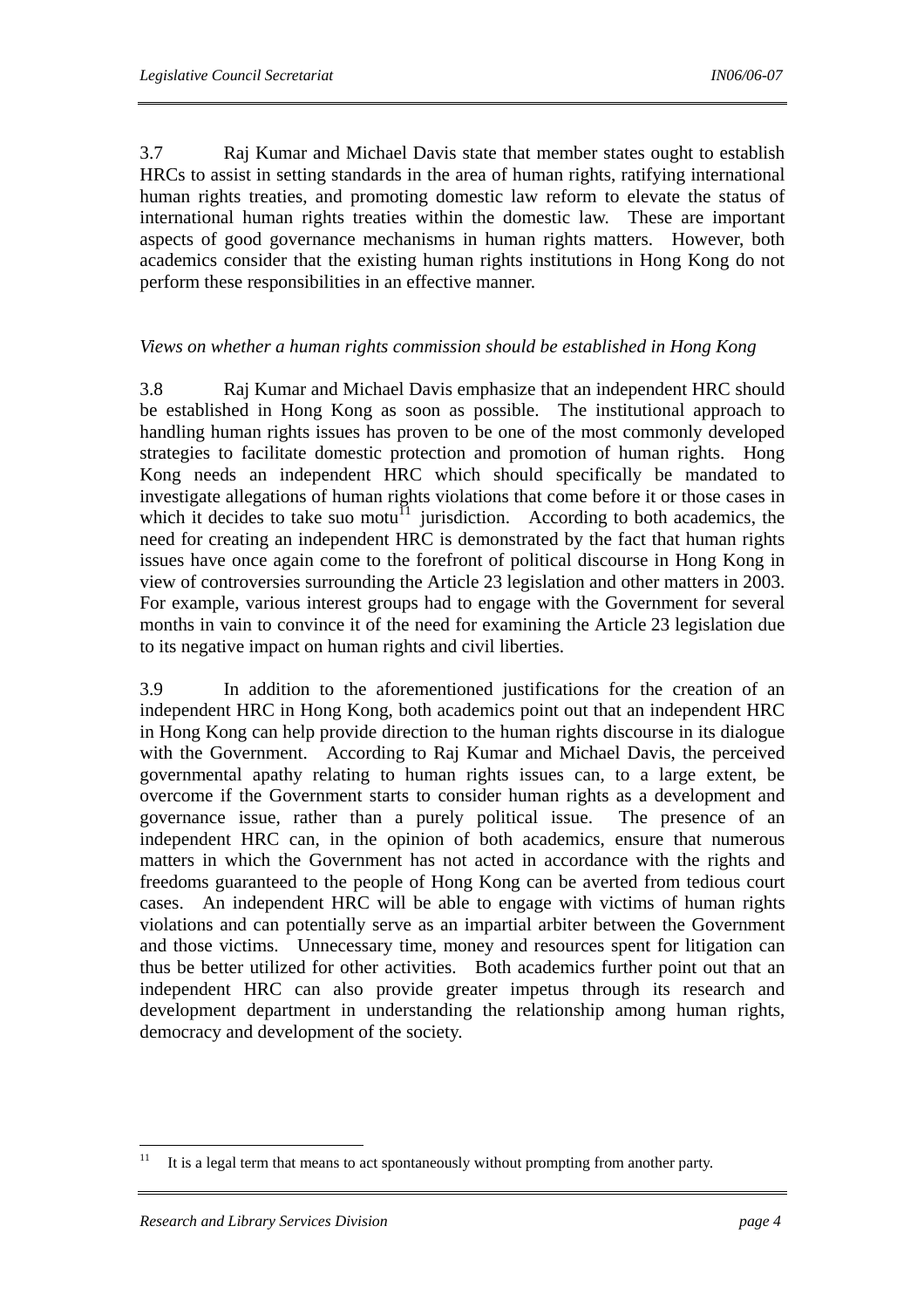3.10 Both academics remark that some people may object the establishment of an HRC because of the presence of EOC. They explain that the formation of EOC in Hong Kong was preceded by initial efforts to create an HRC. These efforts did not lead to the creation of HRC but EOC. Both academics view that equality and non-discrimination, albeit a very important human rights issue, is only one of the various human rights issues that need an institutional response. In addition, EOC has jurisdictional limitations to pursue matters that are violations of the anti-discrimination law. This means that many human rights violations will have to be dealt with by the courts of Hong Kong or some other administrative tribunals, which usually offer little relief to the victims.

3.11 Both academics consider that the establishment of an independent HRC depends on political consensus and the commitment of the Government to provide the functional autonomy and operational independence. It would also involve political bargaining with the Mainland, that brings into question the autonomy Hong Kong supposed to enjoy while being part of China. Both academics opine that the autonomy of an independent HRC will in a way mirror the larger question of how politically autonomous Hong Kong itself can be.

Functions of a human rights commission to be established in Hong Kong

3.12 HRCs worldwide usually perform a variety of functions, including investigating alleged human rights violations, conducting public inquiries, exercising advisory jurisdiction, enforcing human rights in prisons and other custodial institutions, providing advice and assistance to governments, promoting human rights education and awareness, promoting interaction, exchange, and better co-ordination among other HRCs in the region and worldwide, promoting interaction and exchange with NGOs, and publication of annual reports.

3.13 In addition to the functions stated above, both academics consider that the HRC to be established in Hong Kong should also perform a few more specific functions:

- (a) engaging and collaborating with NGOs in Hong Kong to tackle human rights problems and to promote and develop a vibrant civil society culture in Hong Kong;
- (b) collaborating, sharing information with other HRCs in the Asia-Pacific region and other parts of the world and learning from best practices and experiences of those HRCs that have been successful in handling human rights issues in other jurisdictions; and
- (c) involving itself in the task of prioritizing the promotion of human rights education in Hong Kong that respects human dignity and cherishes human values such as equality, non-discrimination and tolerance.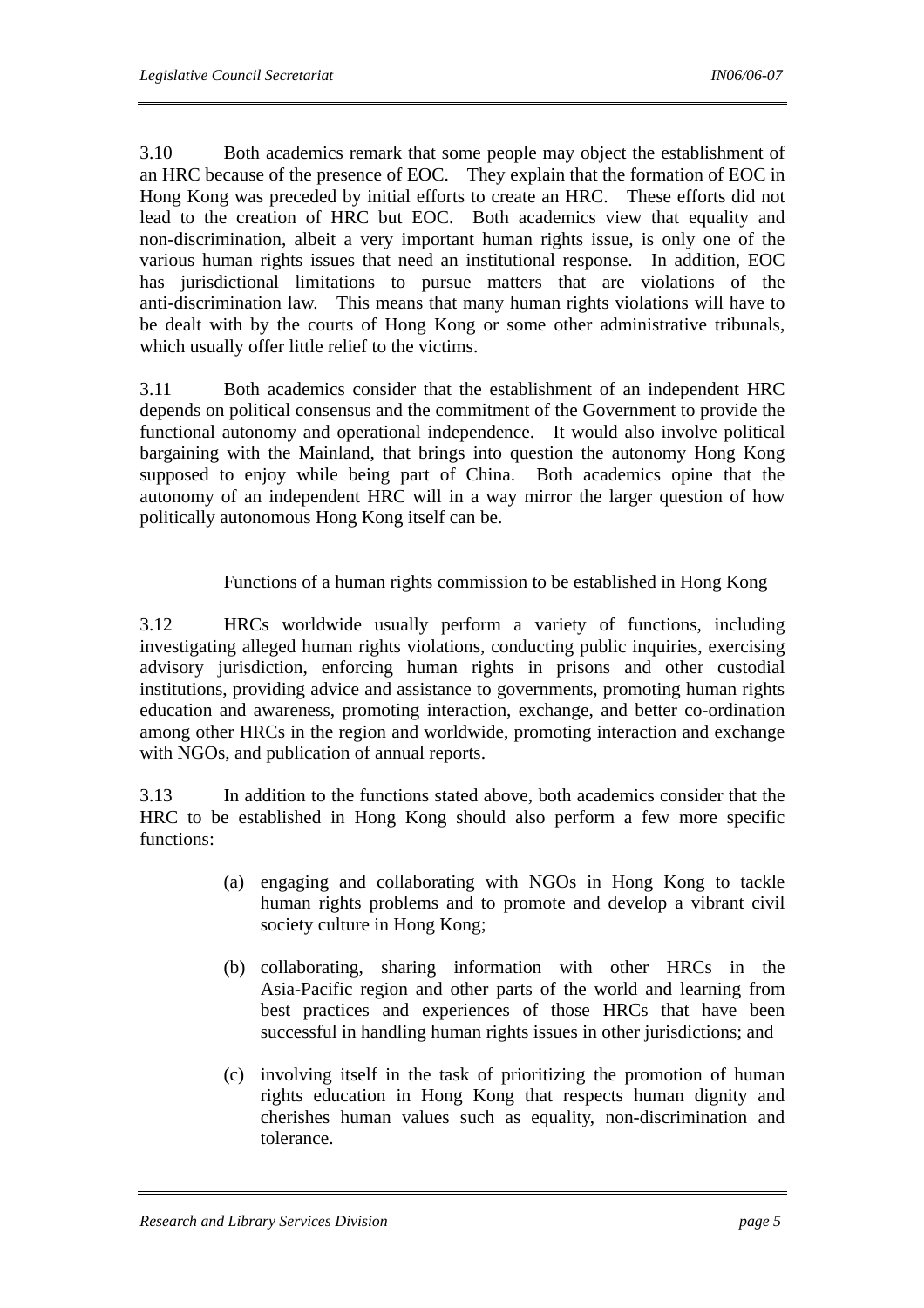# Views of Hon Chan

*Views on whether Hong Kong's existing human rights framework is compliant with the Paris Principles and whether a human rights commission should be established in Hong Kong* 

 $3.14$  Hon Chan<sup>12</sup> states that the existing human rights framework in Hong Kong is not in compliance with the Paris Principles. He says that there is no good reason for rejecting the establishment of an independent HRC by arguing that there is an independent judiciary system, though this is one of the arguments used by the Government.

3.15 UNHRC's recommendation is a response to the concern "regarding the limited mandate and powers of the Ombudsman, including its lack of oversight function of the police and  $EOC''$ .<sup>13</sup> Hon Chan states that the Government has seemed to ignore the concern by simply arguing that the establishment of an independent HRC is not necessary because Hong Kong has human rights institutions such as EOC and the Ombudsman in place already. He considers that this argument seems to have begged the question.

3.16 Hon Chan opines that the Government may have a stronger case of rejecting the establishment of an independent HRC if all the major human rights issues in Hong Kong can be adequately dealt with by the existing specialized institutions such as EOC and the Ombudsman. However, Hon Chan does not believe that these existing specialized institutions can adequately do so, and UNHRC's concern is indeed justified. He explains that the limited mandate and powers of EOC, under the existing law, can only handle a few specific forms of discrimination, and there is virtually no mechanism to deal with other forms of discrimination in Hong Kong.

3.17 In addition, the establishment of an independent HRC has become an international trend. Hon Chan supplements that "perhaps there may be a strong argument against such a move in Hong Kong, but the arguments raised by the Government have so far seemed rather weak".

 $12$ 12 Hon Chan is the Head of the Department of Public and Social Administration of the City University of Hong Kong.<br><sup>13</sup> See United Nations Human Rights Committee (2006).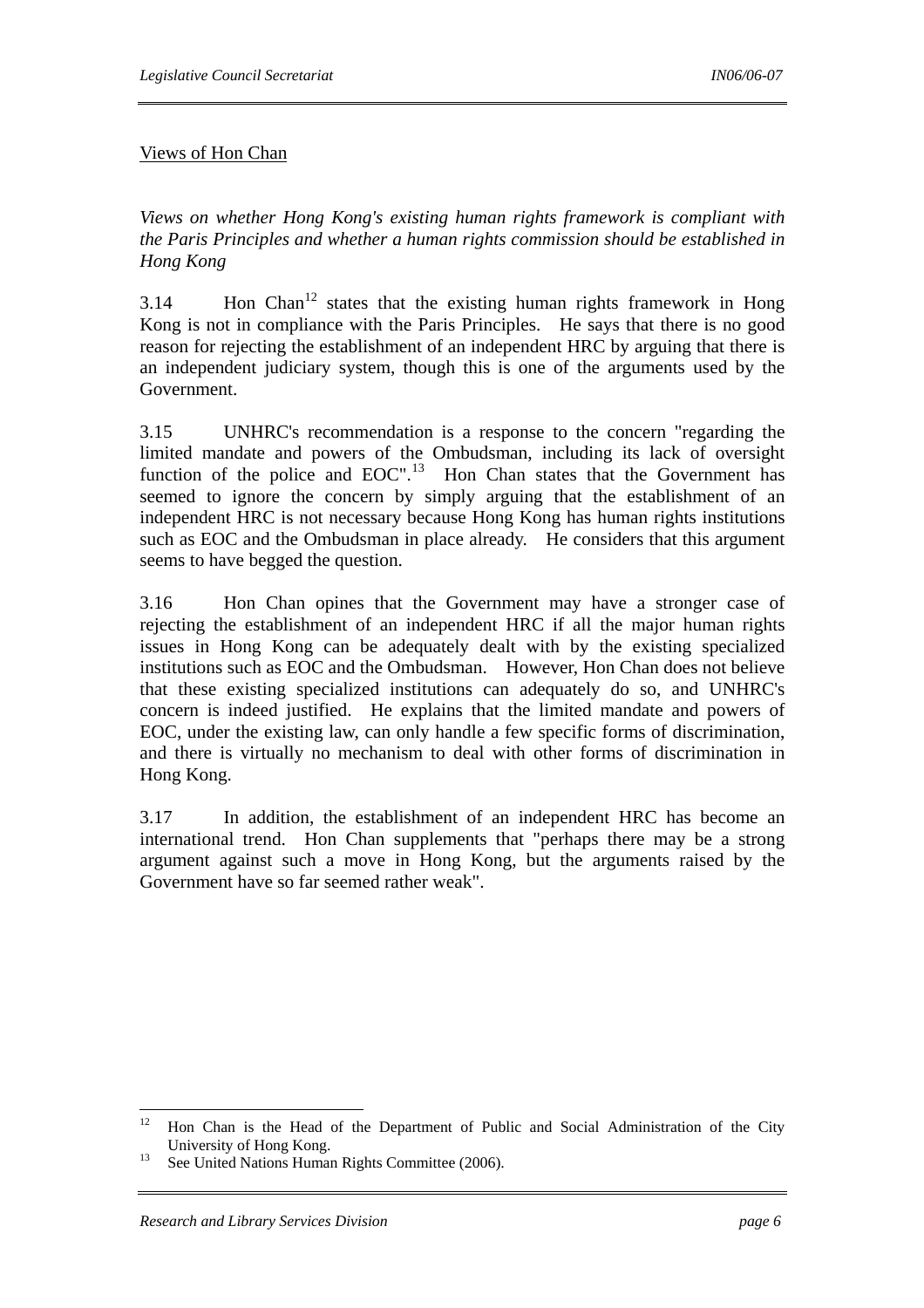#### Views of Carole Petersen

*Views on whether Hong Kong's existing human rights framework is compliant with the Paris Principles*

3.18 According to Carole Petersen<sup>14</sup>, Hong Kong's existing human rights framework does not comply with the Paris Principles. First, Hong Kong does not have an HRC with broad jurisdiction. Carole Petersen considers that at a minimum, Hong Kong should have a general human rights body with the power to investigate complaints alleging violations of the human rights provisions of the Basic Law and violations of the Bill of Rights Ordinance. Carole Petersen opines that since Hong Kong does not have such a body, Hong Kong's existing human rights framework is clearly not in compliance with the Paris Principles.

3.19 Secondly, Carole Petersen does not agree with the Government that Hong Kong has a collection of different public bodies that perform the functions of an HRC, in particular EOC. According to Carole Petersen, specialist bodies such as EOC have narrowly defined areas of jurisdiction. EOC does not even extend to the entire field of unlawful discrimination. She goes on to explain that EOC is currently only empowered to investigate and conciliate complaints arising under the three specific anti-discrimination ordinances, namely the Sex Discrimination Ordinance, the Disability Discrimination Ordinance and the Family Status Discrimination Ordinance.15 Hence, EOC is unable to take up a case for a person who alleges that he/she has suffered from discrimination on the ground of religion, age, or political opinion, although these forms of discrimination have been unlawful under the Bill of Rights Ordinance since 1991 and certainly should be within the jurisdiction of EOC.

3.20 Thus, Carole Petersen opines that it is misleading for the Government to claim that specialist bodies in Hong Kong perform the functions of an HRC. In fact, there are many types of human rights violations that could "fall between the cracks" of the existing public bodies<sup>16</sup>. Without the support of a public body to receive and investigate such a complaint, Carole Petersen considers that it will be very difficult for an ordinary person to enforce his/her rights under the Basic Law or the Bill of Rights Ordinance. She further explains that legal representation is very expensive in Hong Kong and there are no freedom of information law (but an unenforceable code), making it difficult for the average citizen to investigate actions by government departments. That is precisely how an independent HRC could come into play.

 $14$ Carole Petersen previously taught at the Department of Law of the University of Hong Kong. She is currently a visiting professor of the William S. Richardson School of Law of the University of Hawaii. 15 The Government introduced the Race Discrimination Bill into the Legislative Council in

December 2006.<br><sup>16</sup> An example given by Carole Petersen is a claim alleging a government department which has discriminated against a person on the ground of religion.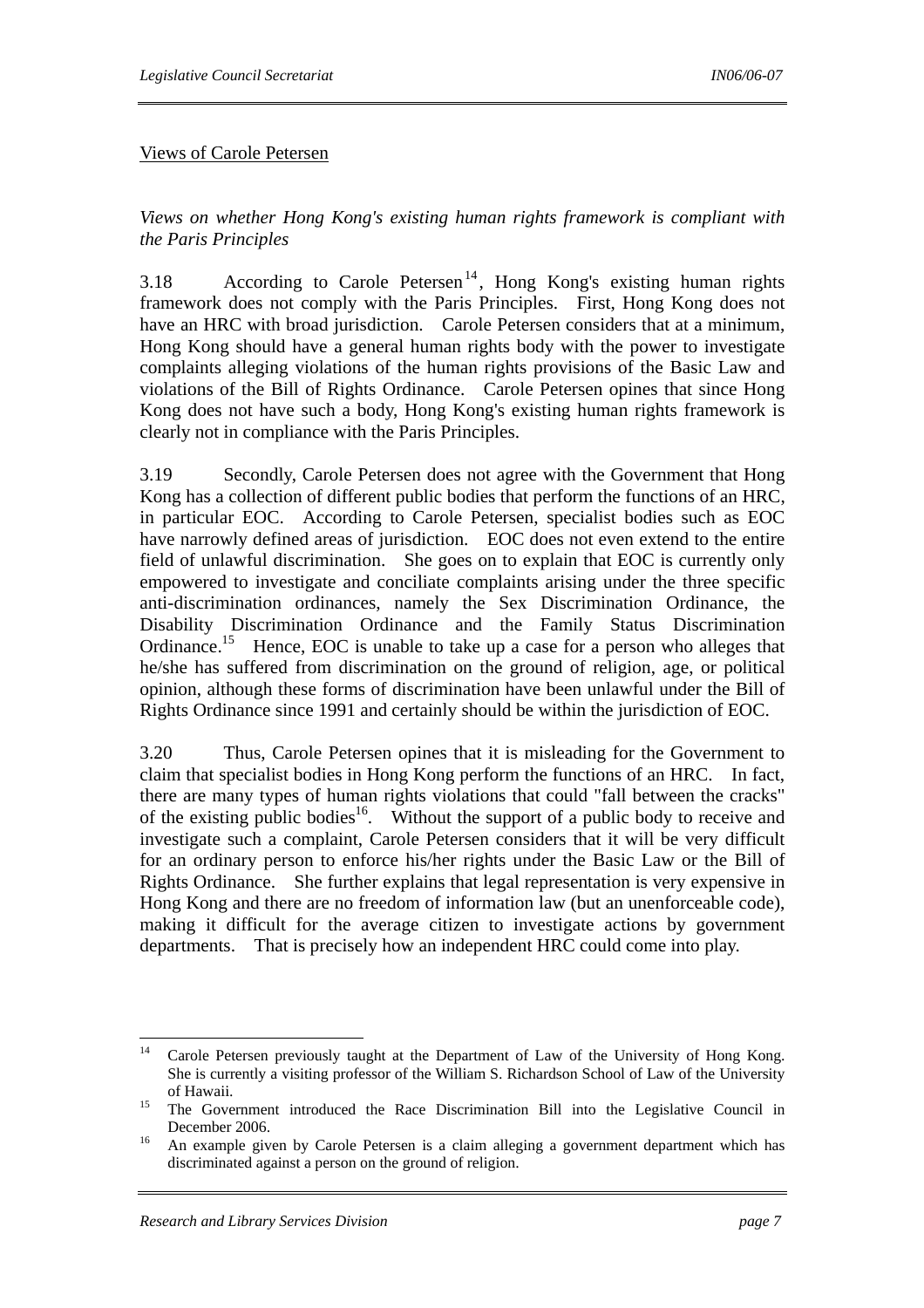3.21 Carole Petersen also argues that the procedures for making appointments to bodies such as EOC and PCPD do not comply with the Paris Principles. The Paris Principles require that the appointment process be open and transparent, and that it should allow for pluralist representation of the social forces involved in the promotion and protection of human rights. In practice, Carole Petersen observes that the Government has always maintained tight control over appointments to the public bodies such as EOC and PCPD.

3.22 Carole Petersen further argues that as long as the Government maintains tight control over the appointments to such public bodies, there will be questions about the operational independence of these institutions. She says that ideally, the process of appointment should be similar to the process by which judges are appointed, as these bodies are entrusted with the important role of investigating human rights violations. For example, the vast majority of complaints filed with EOC never reaches the courts but rather are resolved by an internal process of investigation and conciliation within EOC.

# *Views on whether a human rights commission should be established in Hong Kong*

3.23 Carole Petersen states that Hong Kong should establish an independent HRC, one that complies with the Paris Principles. She says that international treaty-monitoring bodies have frequently called upon the Government to establish an HRC, as part of its obligations under the international human rights treaties that apply to Hong Kong. The Government should not lightly dismiss the recommendations of UNHRC and other treaty-monitoring bodies. She advises that the Government should be particularly attentive to recommendations that are made repeatedly or by more than one treaty-monitoring body.

3.24 Carole Petersen also says that it is in Hong Kong's best interest to maintain a strong human rights record. However, in practice, it is falling behind other jurisdictions in this regard. She explains that while this is partly due to the lack of progress with regard to democracy, it is also due to specific weaknesses in the human rights framework, which could be addressed without major constitutional reforms. In particular, Carole Petersen points out two weaknesses. One weakness is the lack of an enforceable right of access to government information. Another one is the lack of an independent HRC to receive and investigate complaints arising under the human rights provisions of the Basic Law and the Bill of Rights Ordinance.

3.25 Carole Petersen suggests that the Legislative Council (LegCo) and the public can put pressure on the Government to establish an HRC. If the Government continues to resist creating an HRC, Carole Petersen proposes that LegCo and the public should, at a minimum, request that the Government immediately introduces legislation to give EOC jurisdiction over all complaints of unlawful discrimination, including those arising under the Basic Law and the Bill of Rights Ordinance.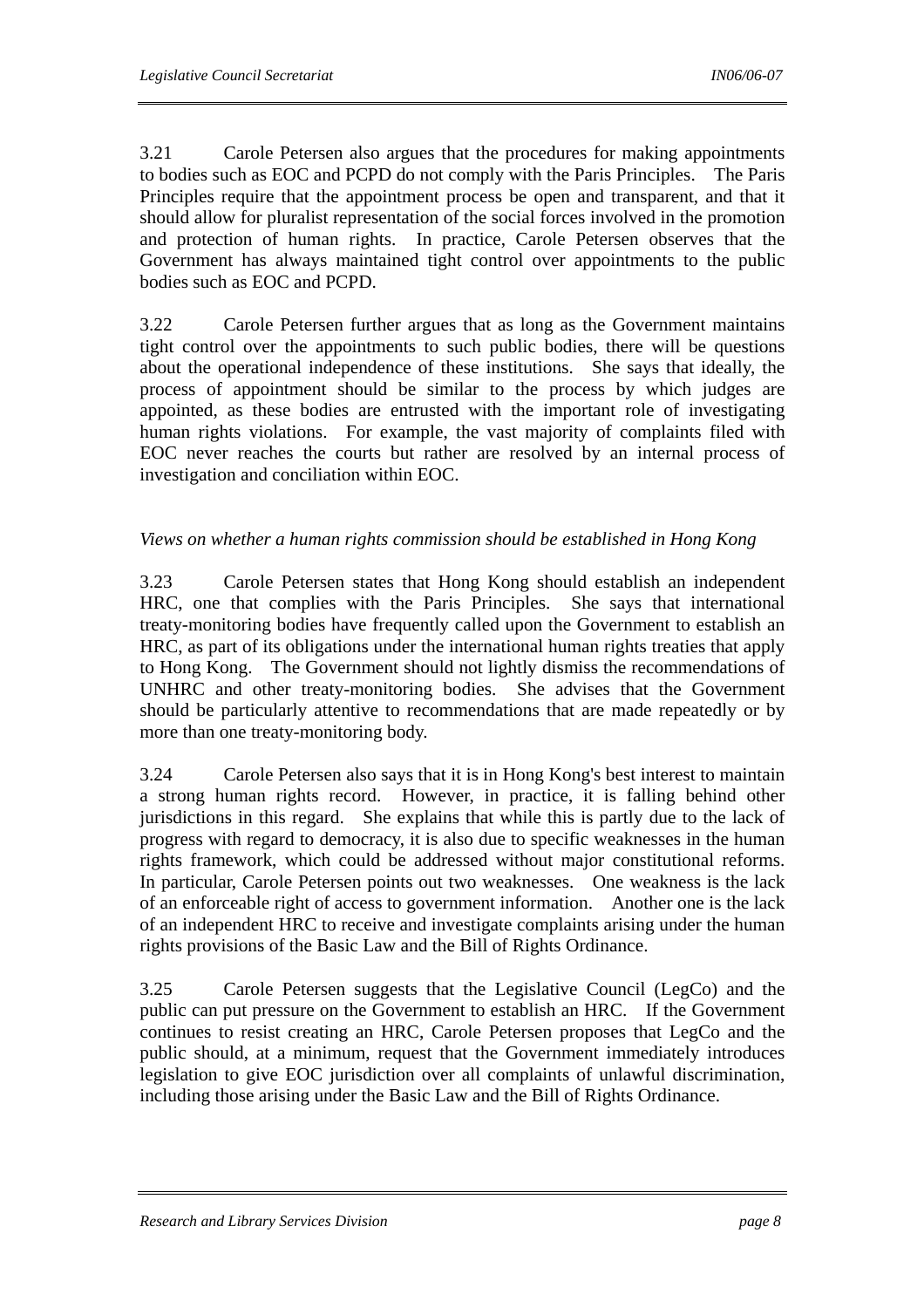# Views of the Centre for Comparative and Public Law of the University of Hong Kong

*Views on whether Hong Kong's existing human rights framework is compliant with the Paris Principles and whether a human rights commission should be established in Hong Kong* 

3.26 The Centre for Comparative and Public Law (Centre) states that Hong Kong's current human rights framework fails to comply with the Paris Principles for several reasons. One of them is the limited human rights mandates given to government departments and NGOs. The Centre points out that although a number of government departments or quasi-government organizations are responsible for particular aspects of human rights promotion in Hong Kong, their effectiveness in providing human rights education and protection is limited by their narrow jurisdiction and lack of independence. On the other hand, NGOs and social institutions engaging in human rights promotion and assisting victims of human rights violations in Hong Kong often experience a lack of sufficient resources, statutory status and powers. All these greatly impede their overall effectiveness in promoting and protecting human rights.

# Human rights promotion and research

3.27 The Centre also makes comments on the effectiveness of CPCE in promoting human rights in Hong Kong. It says that although CPCE has invested in human rights education, its promotion efforts do not have a significant impact and the level of rights consciousness, though rising, remains relatively low. The Centre believes that CPCE's limited human, financial and other resources and its broad range of duties, restrict its efforts on human rights promotion. In the opinion of the Centre, the focus of CPCE on patriotic education in recent years has further reduced the time and resources that CPCE can allocate to human rights education. The Centre considers that an independent HRC could better promote and co-ordinate human rights education and provide human rights related information in Hong Kong.

#### Review of legislation and advisory function

3.28 Article 39 of the Basic Law guarantees the continuing implementation of several international human rights treaties in Hong Kong, rendering invalid any local legislation that contravenes the provisions of these treaties. Hong Kong's current legal system provides three major channels for detecting provisions that are inconsistent with human rights and that trigger the legislative review process. However, the Centre states that each of these channels has limitations.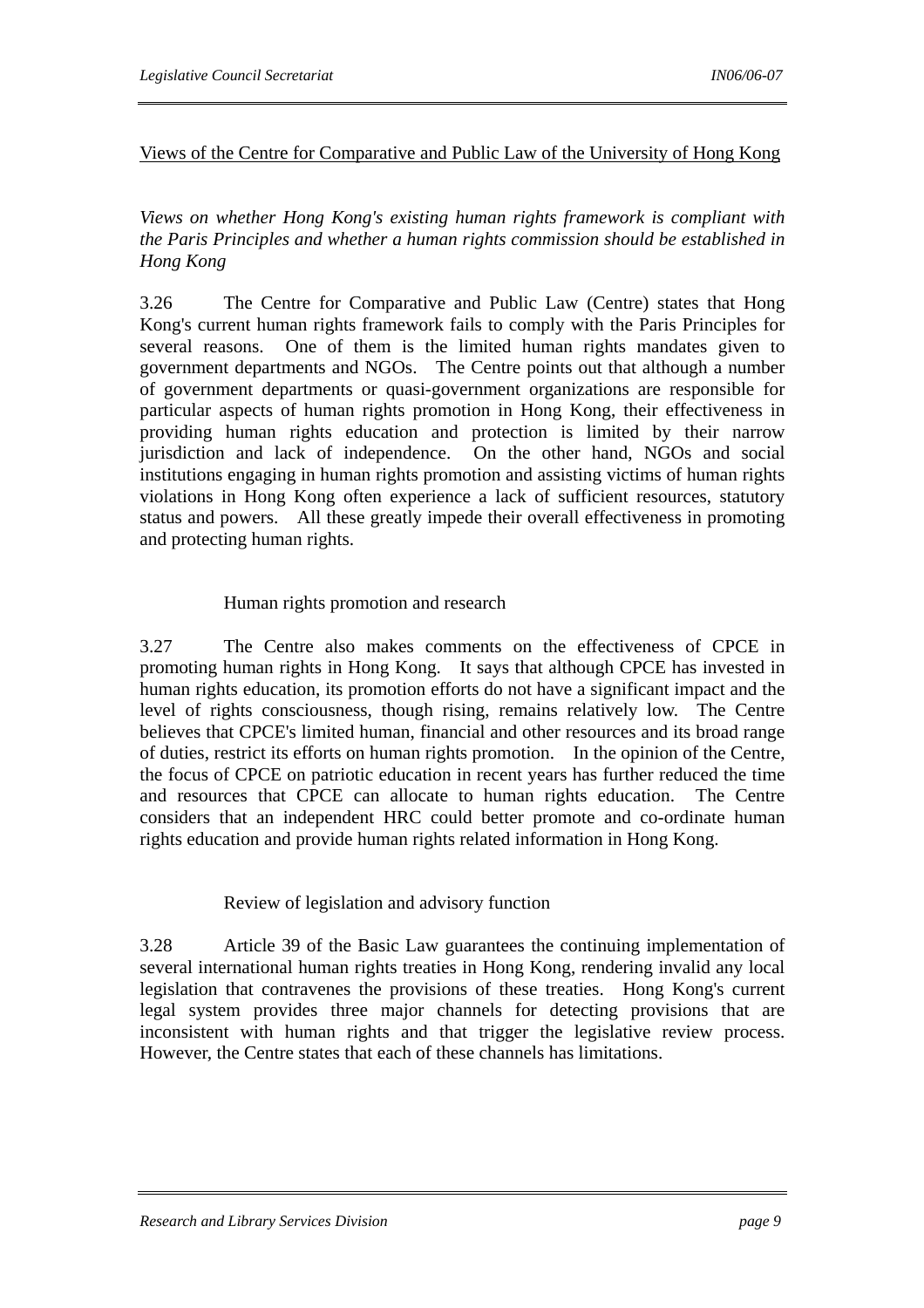3.29 First, the courts of Hong Kong have played a role in detecting legal provisions that are inconsistent with human rights. However, since a court only determines whether a particular provision violates human rights when deciding a case, according to the Centre, any legislative review in response to a court decision is passive and remedial, rather than preventative, in nature. The Centre also adds that court decisions tend to be strictly legalistic and may ignore social and economic considerations.

3.30 The Department of Justice also has a responsibility to carry out legislative review on its own initiative to ensure that the laws in Hong Kong comply with international human rights treaties as applied in Hong Kong. This legislative review process, in the opinion of the Centre, lacks independence since the Department of Justice, as a government department, is likely to conduct reviews from the government's perspective, which raises questions about the impartiality and effectiveness of this channel.

3.31 The third channel of reviewing legal provisions for their consistency with human rights is by introducing private members' bills in LegCo. According to the Centre, this method of review is also ineffective in the Hong Kong context because of the limited resources (especially legal expertise) on the part of many legislators and the constitutional constraints on the introduction of private members' bills in Hong Kong.

3.32 The Centre considers that the establishment of an HRC would help resolve these limitations since a full-time HRC made up of experts from various professions could undertake legislative review more comprehensively and detect problematic provisions pre-emptively and objectively. An HRC could also play an advisory role for the Government and LegCo during the legislative process by conducting relevant research, carrying out public consultation when necessary, drafting amendments and scrutinizing relevant bills. It could make legislative proposals for the purpose of plugging loopholes in human rights protection. Additionally, an HRC could advise government bureaux and departments on policies that touch upon human rights in order to ensure administrative compliance with human rights.

# Complaints handling

3.33 There are several channels in Hong Kong for handling complaints of maladministration and the infringement of rights which can be grouped broadly into three categories:

- (a) internal investigation;
- (b) investigation by quasi-government bodies; and
- (c) litigation.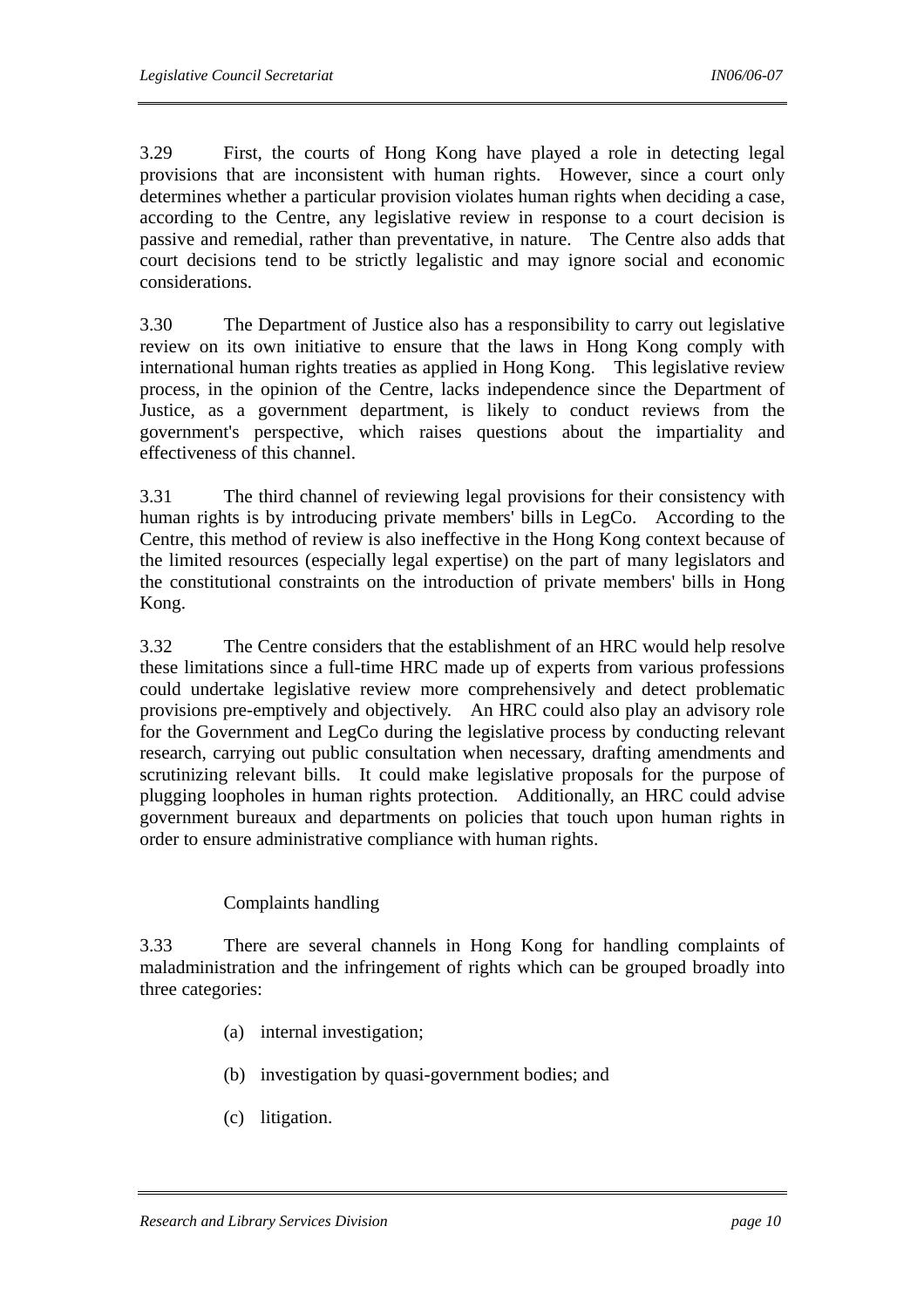3.34 The Centre states that internal investigation mechanisms, particularly CAPO, have long been proven ineffective in the protection of rights and have violated rules of natural justice. There is a strong perception that CAPO, as a police unit, is biased in favour of the police when handling complaints against the police. Its external monitoring organization, the Independent Police Complaints Council, has failed to change this perception.

3.35 Hong Kong has three quasi-government bodies which handle complaints, namely EOC, the Ombudsman and PCPD. The Centre holds the views that since each of these bodies is empowered to handle only limited categories of complaints, they do not have jurisdiction over the majority of complaints of rights violations in Hong Kong. According to the Centre, none of these bodies have explicit human rights mandates and only an HRC with broad jurisdiction over a range of human rights concerns could help remedy this situation.

3.36 Litigation is the most reliable system of redress among the three channels. However, the Centre notes that complicated trial procedures, long queuing times for adjudication, uncertainty of outcome and huge litigation costs often discourage victims from filing cases in the courts.

3.37 Given the inadequacies of these various complaints handling channels, the Centre concludes that a genuinely independent, statutory HRC established according to the Paris Principles is urgently needed. As a complaints handling body, an HRC should have broad jurisdiction over all kinds of rights violations; be equipped with independent investigative and sanction powers; and provide more expeditious and cheaper redress mechanisms as an alternative to litigation. An HRC with the power to resolve human rights disputes through conciliation or adjudication, as recommended under the Paris Principles, would strengthen the human rights protection mechanism.

3.38 The Centre states that the Government has expressed concern that the creation of an HRC with powers to conduct conciliation or adjudication would overlap with or replace the function of the courts. The Centre does not agree with the Government. The Centre argues that an HRC being granted this power of conciliation and adjudication does not mean that the HRC has exclusive jurisdiction over human rights disputes. Instead, it would act as an alternative forum for dispute resolution, and thus be complementary to, not duplicative of, the existing formal and informal institutions concerned with human rights in Hong Kong. Cases could still go to the courts if necessary, or if the parties desire and for cases that go to the HRC, conciliation would first be conducted. The adjudicating power of the HRC would only be invoked when conciliation is unsuccessful. The Paris Principles recommend that determinations made by an HRC, be given binding force but these binding decisions could still be challenged in court on questions of law. In other words, the dispute resolution function of the HRC will not undermine the status and power of the courts. On the contrary, the Centre argues that by diverting some cases to the HRC, the workload of the courts could be reduced thus saving judicial resources.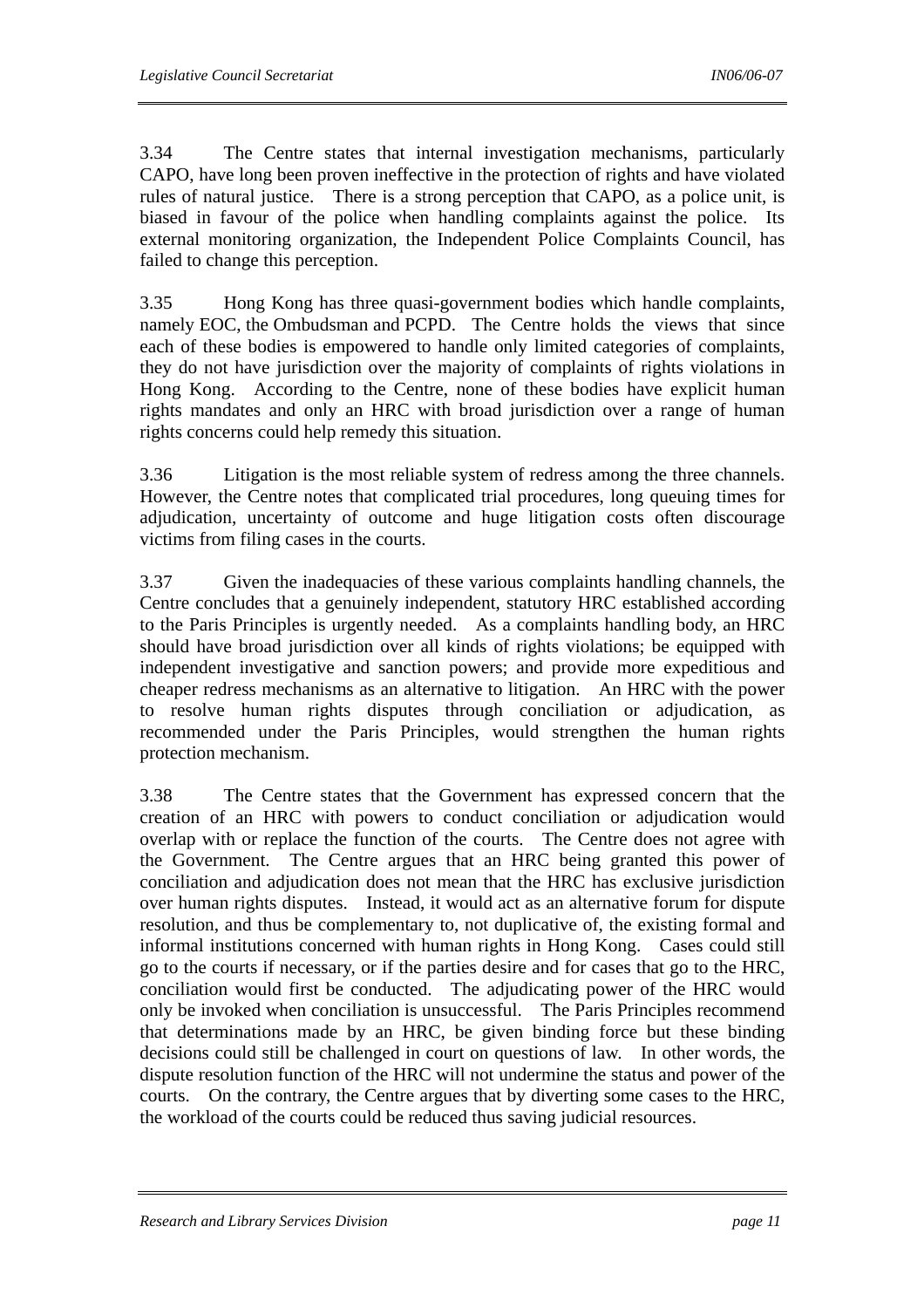# Advising litigants

3.39 Given its expertise, an HRC could also intervene in human rights litigation through drawing the courts' attention to crucial matters and submitting influential legal arguments relating to human rights. By doing so, the Center believes that an HRC would play a significant role in the development of human rights jurisprudence in Hong Kong.

> Reporting and communication with the United Nations human rights bodies

3.40 All the United Nations (UN) human rights treaties require member states to submit reports from time to time detailing the implementation of the relevant treaties. In Hong Kong, the Centre proposes that the HRC should assist the Government by providing information during the reporting process. Indeed, under the Paris Principles, HRCs should "contribute to the reports which States are required to submit to UN bodies and committees".17

3.41 Apart from assisting in the preparation of reports, the Centre considers it appropriate that an HRC should help individuals file complaints to the relevant treaty-monitoring body or other UN human rights agencies through individual or group communications procedures.

3.42 The Centre also suggests that an independent HRC could facilitate a more effective channel for Hong Kong to communicate with the UN treaty-monitoring bodies, allowing the latter to have a better understanding of, and help improve, Hong Kong's human rights situation.

3.43 Given Hong Kong's lack of conformity with the requirements of the Paris Principles and the advantages that an HRC may bring to the promotion and protection of human rights in Hong Kong, the Centre considers that the establishment of a genuinely independent statutory HRC with pluralistic representation and a broad human rights mandate would be a valuable force in strengthening human rights work in Hong Kong.

3.44 Lastly, the Centre remarks that an HRC in Hong Kong may not guarantee that human rights would be completely protected, and its establishment should not be viewed as an implicit criticism of Hong Kong's current efforts to protect and promote human rights. However, such a body would be consistent with Hong Kong's strong commitment to human rights and would reinforce Hong Kong's reputation as a beacon of human rights protection in a region that still has no formal inter-governmental human rights mechanism.

<sup>17</sup> See Office of the High Commissioner for Human Rights (1993).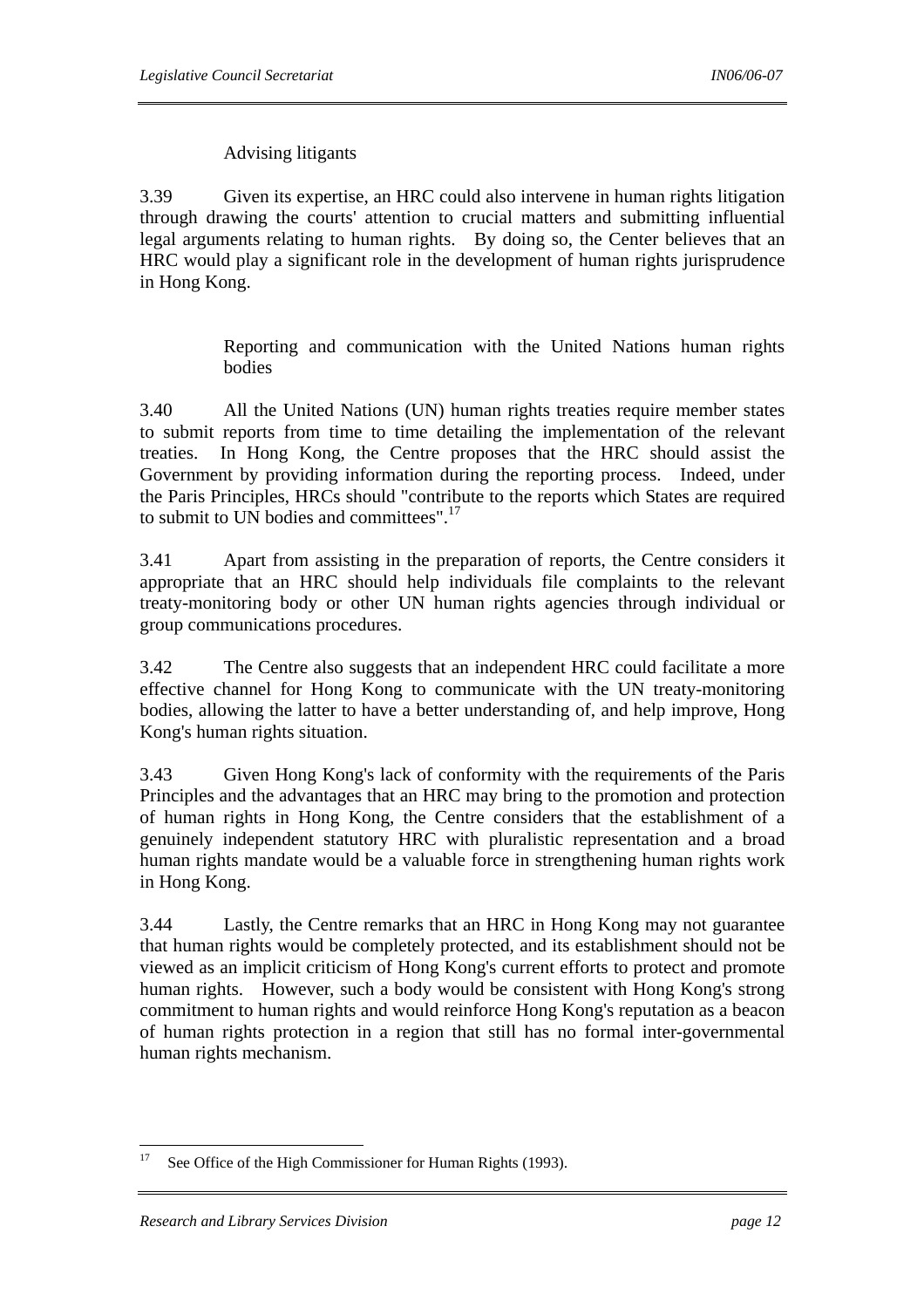#### Views of Lau Pui King

*Views on whether Hong Kong's existing human rights framework is compliant with the Paris Principles* 

3.45 Lau Pui King<sup>18</sup> has a different opinion from the other academics, as she fully supports the views expressed by the Government in the Second Report of the Hong Kong Special Administrative Region in the light of ICCPR and the response to UNHRC. In particular, she is pleased to see that the Government has introduced the Race Discrimination Bill for protecting human rights in Hong Kong.

3.46 Lau Pui King states that the Government has already established a number of boards and government agencies such as the Ombudsman to protect human rights. The existing system for safeguarding human rights of Hong Kong people functions well. Hence, she considers that the Government has fulfilled the Paris Principles and has adhered to the Basic Law.

#### *Views on whether a human rights commission should be established in Hong Kong*

3.47 Lau Pui King does not think setting up an HRC in Hong Kong is necessary.

Prepared by Jackie WU 2 February 2007 Tel: 2869 9644

\_\_\_\_\_\_\_\_\_\_\_\_\_\_\_\_\_

*------------------------------------------------------------------------------------------------------------------------------------------- Information notes are compiled for Members and Committees of the Legislative Council. They are not legal or other professional advice and shall not be relied on as such. Information notes are subject to copyright owned by the Legislative Council Commission (the Commission). The Commission permits accurate reproduction of the information notes for non-commercial use in a manner not adversely affecting the Legislative Council, provided that acknowledgement is made stating the Research and Library Services Division of the Legislative Council Secretariat as the source and one copy of the reproduction is sent to the Legislative Council Library.*

 $18\,$ Lau Pui King is an associate professor at the School of Accounting and Finance of the Hong Kong Polytechnic University.